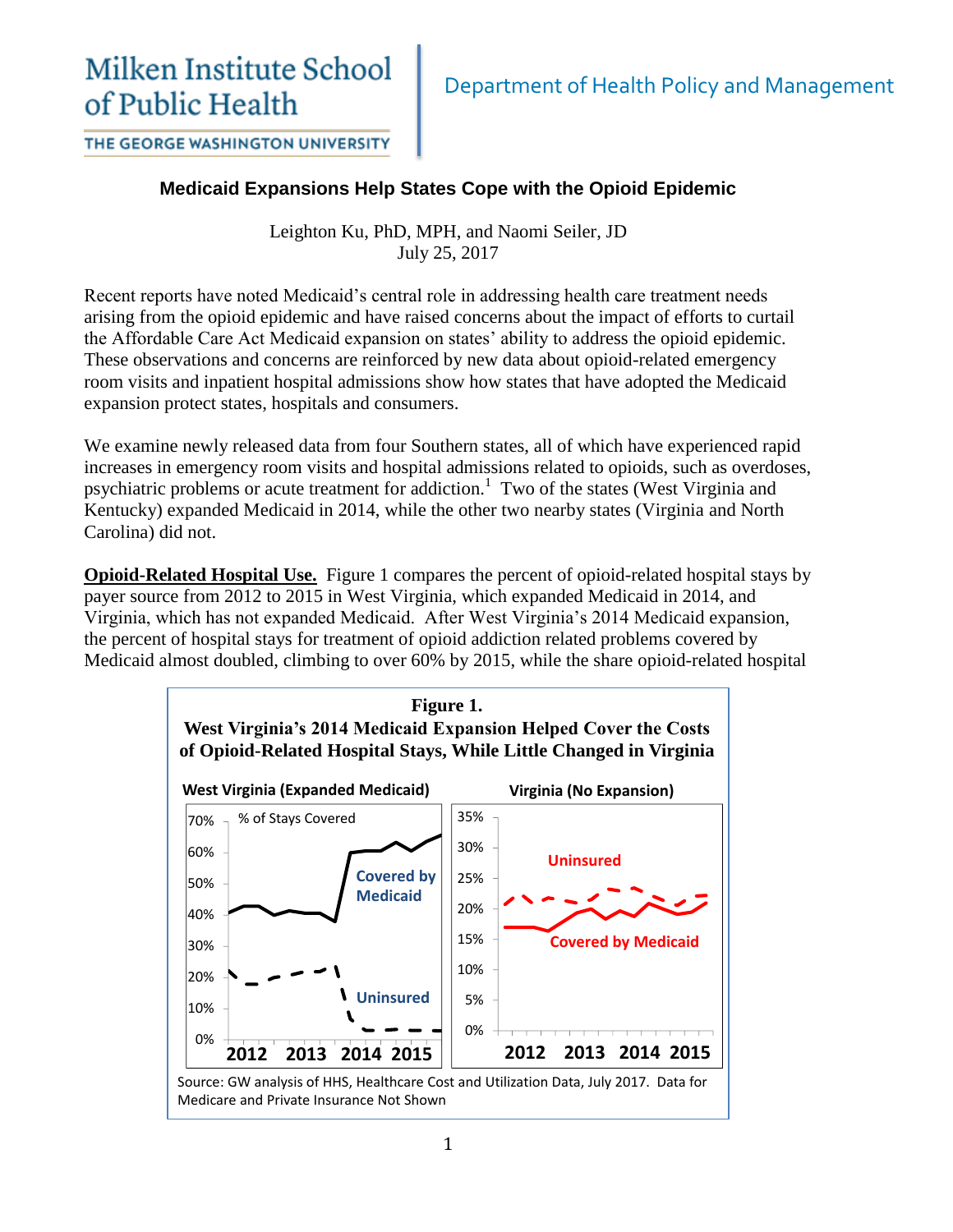visits by uninsured patients plummeted to 3%, thereby reducing hospitals' uncompensated care burdens. By contrast, Virginia opioid-related inpatient hospital discharges experienced almost no change in coverage patterns among admitted patients and thus continued to be burdened by high uncompensated care costs. In West Virginia, the additional Medicaid revenue and the reduction in uncompensated care costs helps these hospitals – urban and rural – remain solvent and staffed, so that they can continue to address patients' health problems. (The pattern of increasing receipt of Medicaid revenue and falling uncompensated care use after 2014 exists more broadly for West Virginia, not just for opioid-related hospital stays.)

**Opioid-Related Emergency Room Visits.** Similarly, Figure 2 compares the insurance status for emergency room visits related to opioid abuse from 2012 to 2014 in Kentucky, which expanded Medicaid eligibility, and North Carolina, which did not. In 2012 and 2013, Medicaid covered about one-fifth of the opioid emergency visits, while about half of the emergency visits were from those who were uninsured. (The remainder were Medicare and privately insured patients, whose trends did not change). In 2014, as emergency room visits rose, the share of visits covered by Medicaid climbed sharply, accounting for over half (57%) by the end of 2014, while the share for the uninsured plunged to 12%. The result was a significant decline in the proportion of emergency room services that were uncompensated, a key factor in enabling hospitals to maintain staffed, functioning emergency departments that serve entire communities.



In contrast, in North Carolina, about two-fifths of the patients remained uninsured while only about onequarter of all visits were insured through Medicaid. In these states, hospital emergency care departments experienced no relief in their uncompensated care burdens.